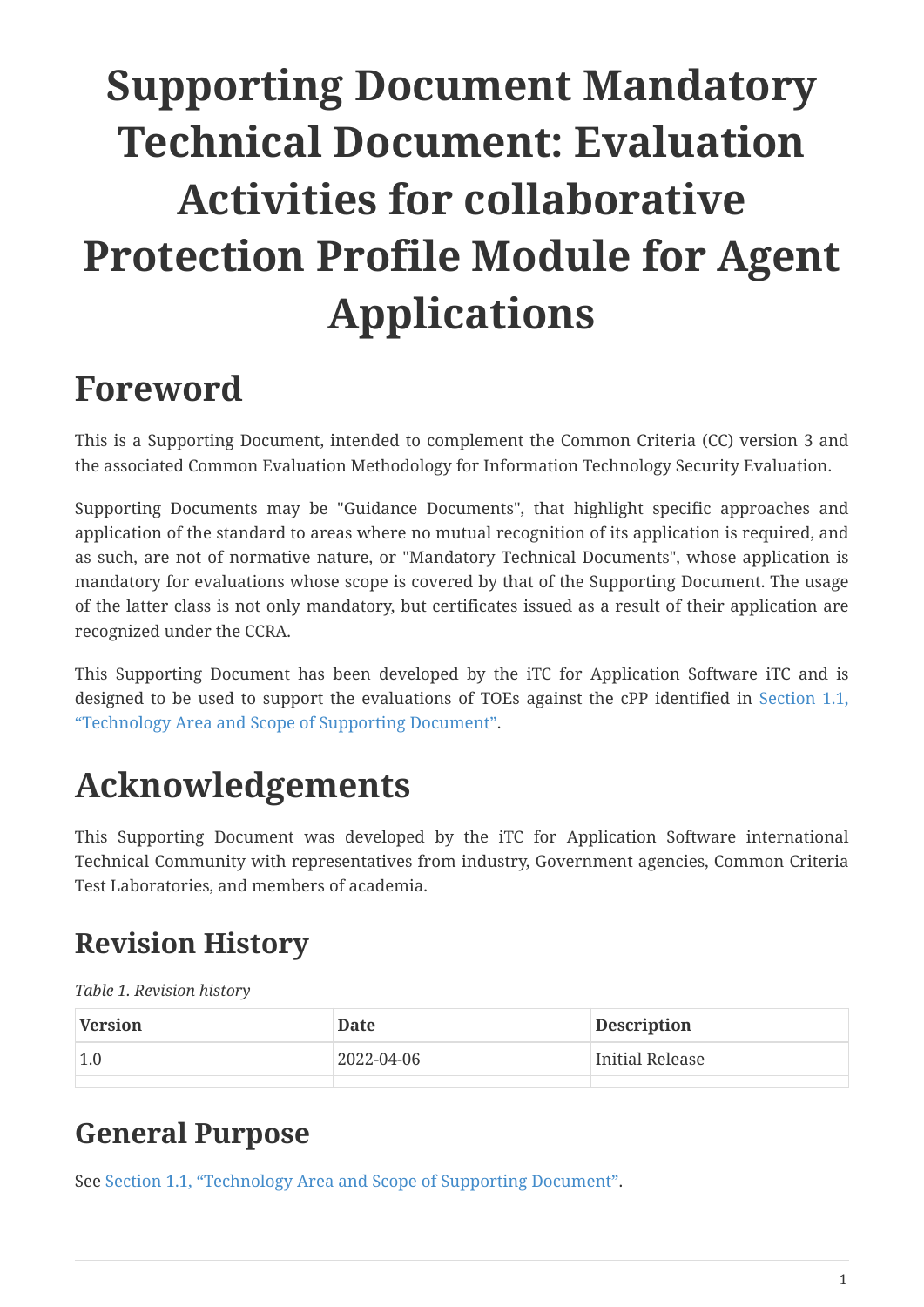# <span id="page-1-0"></span>**Field of special use**

This Supporting Document applies to the evaluation of TOEs claiming conformance with the collaborative PP-Module for Agent Applications.

# **Table of Contents**

| 2.3.1. Component Registration Channel Definition (FCO_CPC_EXT.1/Agent) 5 |  |
|--------------------------------------------------------------------------|--|
|                                                                          |  |
|                                                                          |  |
|                                                                          |  |
|                                                                          |  |
|                                                                          |  |
|                                                                          |  |
|                                                                          |  |
|                                                                          |  |
|                                                                          |  |
|                                                                          |  |
|                                                                          |  |
|                                                                          |  |
| 3.1.1. Authentication using X.509 certificates (FIA_X509_EXT/Agent) 8    |  |
|                                                                          |  |
|                                                                          |  |
|                                                                          |  |
|                                                                          |  |
|                                                                          |  |
|                                                                          |  |
|                                                                          |  |
|                                                                          |  |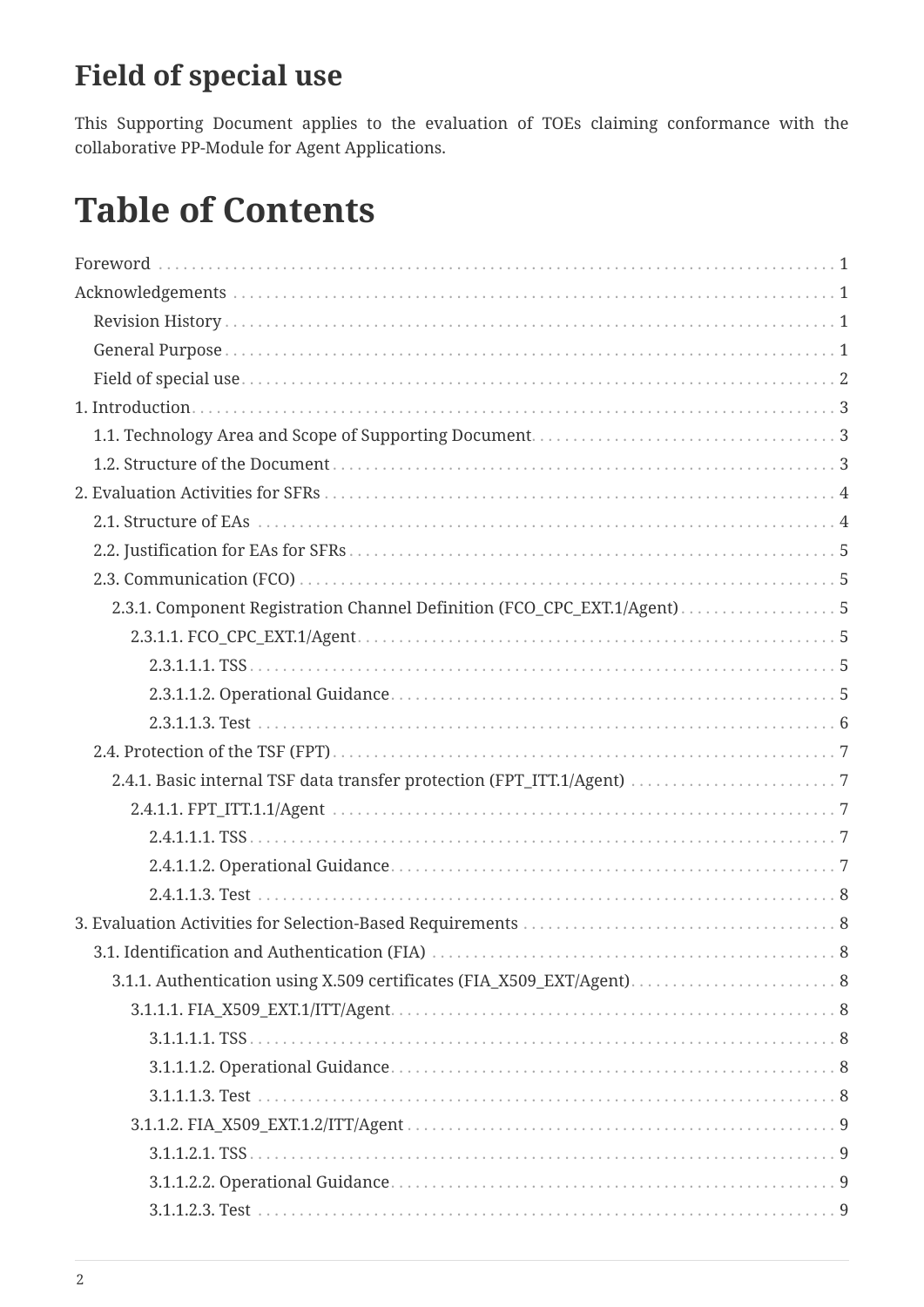# <span id="page-2-1"></span>**1. Introduction**

# <span id="page-2-0"></span>**1.1. Technology Area and Scope of Supporting Document**

This Supporting Document (SD) is mandatory for evaluations of products that claim conformance to any of the following cPP(s):

• collaborative PP-Module for Agent Applications, Version 1.0, 2022-04-06

Although EAs are defined mainly for the evaluator to follow, the definitions in this SD aim to provide a common understanding for developers, evaluators and users as to what aspects of the TOE are tested in an evaluation against Collaborative Protection Profile for Application Software, and to what depth the testing is carried out. This common understanding in turn contributes to the goal of ensuring that evaluations against Collaborative Protection Profile for Application Software achieve comparable, transparent and repeatable results. In general, the definition of EAs will also help developers to prepare for evaluation by identifying specific requirements for their TOE. The specific requirements in EAs may in some cases clarify the meaning of SFRs, and may identify particular requirements for the content of Security Targets (STs) (especially the TOE Summary Specification (TSS)), AGD guidance, and possibly required supplementary information (e.g. *any examples, such as for entropy analysis or cryptographic key architecture*).

## <span id="page-2-2"></span>**1.2. Structure of the Document**

EAs can be defined for both SFRs and SARs. These are defined in separate sections of this SD.

If any EA cannot be successfully completed in an evaluation then the overall verdict for the evaluation is a 'fail'. In rare cases there may be acceptable reasons why an EA may be modified or deemed not applicable for a particular TOE, but this must be agreed with the Certification Body for the evaluation.

In general, if all EAs (for both SFRs and SARs) are successfully completed in an evaluation then it would be expected that the overall verdict for the evaluation is a 'pass'. To reach a 'fail' verdict when the EAs have been successfully completed would require a specific justification from the evaluator as to why the EAs were not sufficient for that TOE.

Similarly, at the more granular level of Assurance Components, if the Evaluation Activities for an Assurance Component and all of its related SFR Evaluation Activities are successfully completed in an evaluation then it would be expected that the verdict for the Assurance Component is a 'pass'. To reach a 'fail' verdict for the Assurance Component when these Evaluation Activities have been successfully completed would require a specific justification from the evaluator as to why the Evaluation Activities were not sufficient for that TOE.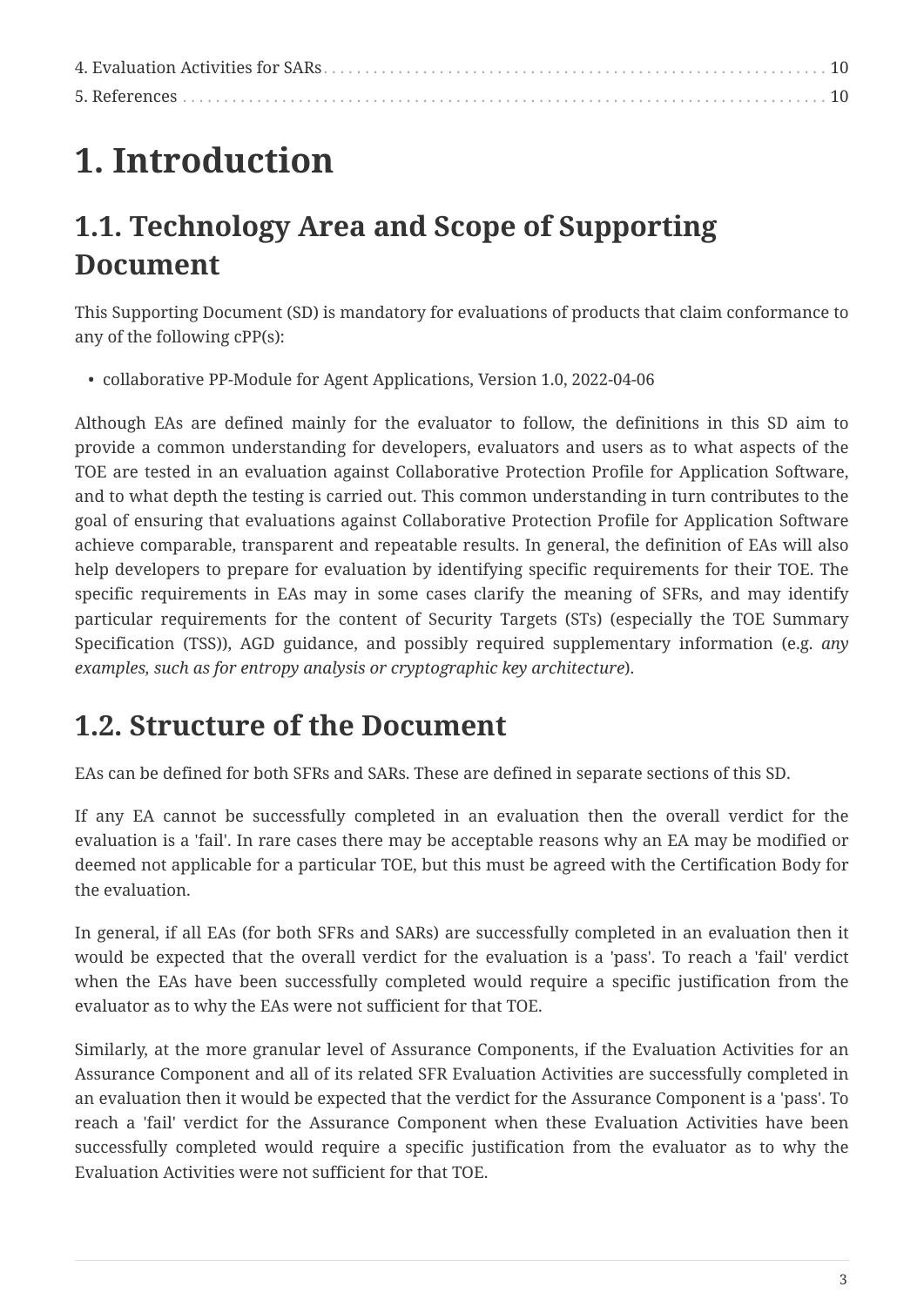# <span id="page-3-0"></span>**2. Evaluation Activities for SFRs**

## <span id="page-3-1"></span>**2.1. Structure of EAs**

All EAs for SFRs defined in this Section include the following items to keep consistency among EAs.

1. Objective of the EA

Objective defines the goal of the EA. Assessment Strategy describes how the evaluator can achieve this goal in more detail and Pass/Fail criteria defines how the evaluator can determine whether the goal is achieved or not.

2. Dependency

Where the EA depends on completion of another EA then the dependency and the other EA is also identified here.

3. Tool types required to perform the EA

If performing the EA requires any tool types in order to complete the EA then these tool types are defined here.

4. Required input from the developer or other entities

Additional detail is specified here regarding the required format and content of the inputs to the EA.

5. Assessment Strategy

Assessment Strategy provides guidance and details on how to perform the EA. It includes, as appropriate to the content of the EA;

- a. How to assess the input from the developer or other entities for completeness with respect to the EA
- b. How to make use of any tool types required (potentially including guidance for the calibration or setup of the tools)
- c. Guidance on the steps for performing the EA
- 6. Pass/Fail criteria

The evaluator uses these criteria to determine whether the EA has demonstrated that the TOE has met the relevant requirement or that it has failed to meet the relevant requirement.

7. Requirements for reporting

Specific reporting requirements that support transparency and reproducibility of the Pass/Fail judgement are defined here.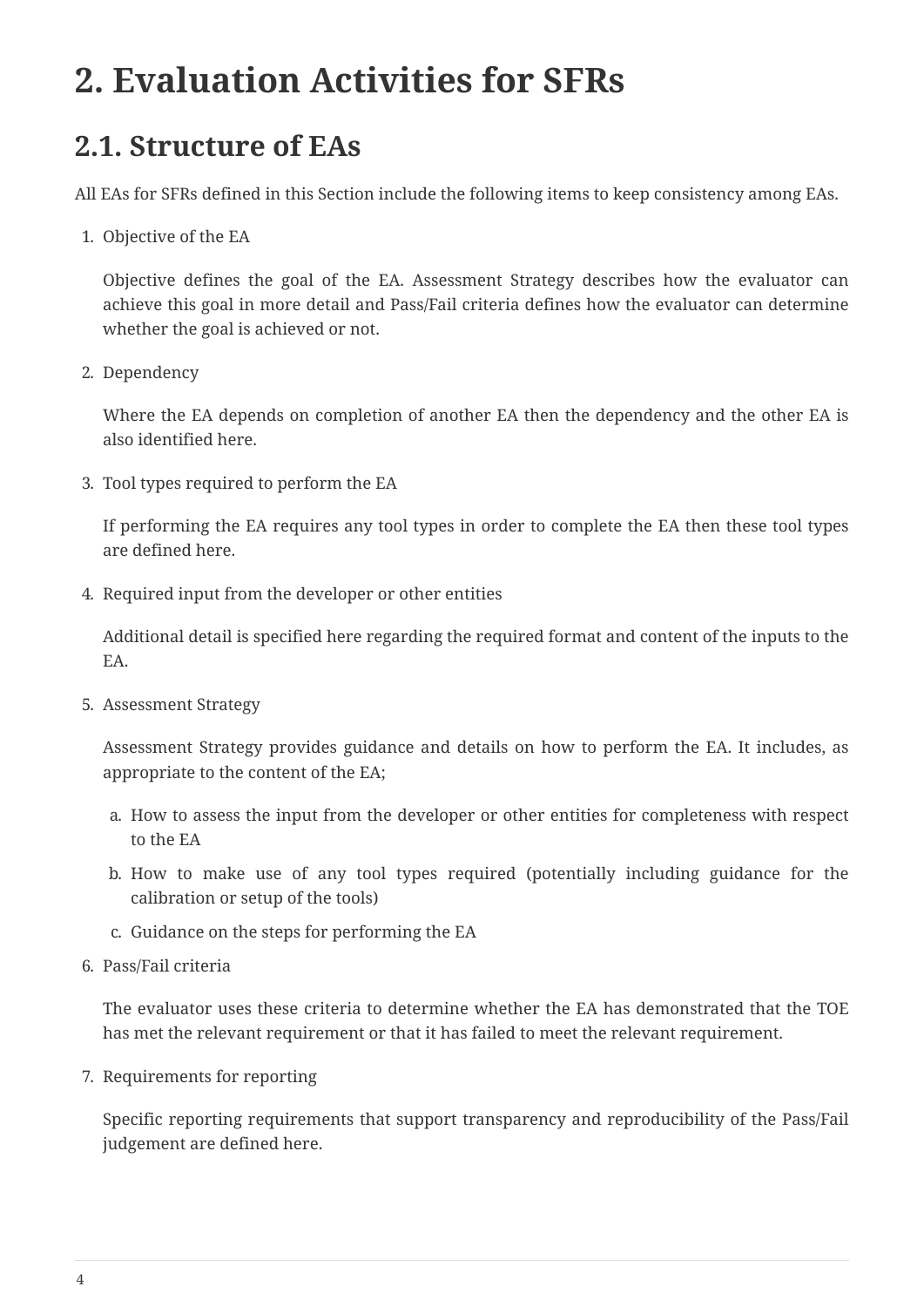# <span id="page-4-0"></span>**2.2. Justification for EAs for SFRs**

EAs in this SD provide specific or more detailed guidance to evaluate the *type of* system, however, it is the CEM work units based on which the evaluator shall perform evaluations.

This Section explains how EAs for SFRs are derived from the particular CEM work units identified in Assessment Strategy to show the consistency and compatibility between the CEM work units and EAs in this SD.

Assessment Strategy for ASE\_TSS requires the evaluator to examine that the TSS provides sufficient design descriptions and its verdicts will be associated with the CEM work unit ASE\_TSS.1-1. Evaluator verdicts associated with the supplementary information will also be associated with ASE\_TSS.1-1, since the requirement to provide such evidence is specified in ASE in the cPP.

Assessment Strategy for AGD OPE/ADV FSP requires the evaluator to examine that the AGD guidance provides sufficient information for the administrators/users as it pertains to SFRs, its verdicts will be associated with CEM work units ADV\_FSP.1-7, AGD\_OPE.1-4, and AGD\_OPE.1-5.

Assessment Strategy for ATE\_IND requires the evaluator to conduct testing that the iTC has determined that those testing of the TOE in the context of the associated SFR is necessary. While the evaluator is expected to develop tests, there may be instances where it is more practical for the developer to construct tests, or where the developer may have existing tests. Therefore, it is acceptable for the evaluator to witness developer-generated tests in lieu of executing the tests. In this case, the evaluator must ensure the developer's tests are executing both in the manner declared by the developer and as mandated by the EA. The CEM work units that derive those EAs are: ATE\_IND.1-3, ATE\_IND.1-4, ATE\_IND.1-5, ATE\_IND.1-6, and ATE\_IND.1-7.

## <span id="page-4-1"></span>**2.3. Communication (FCO)**

## <span id="page-4-2"></span>**2.3.1. Component Registration Channel Definition (FCO\_CPC\_EXT.1/Agent)**

### <span id="page-4-3"></span>**2.3.1.1. FCO\_CPC\_EXT.1/Agent**

### <span id="page-4-4"></span>**2.3.1.1.1. TSS**

The evaluator shall examine the TSS to confirm it:

- Describes the method by which a Security Administrator enables and disables communications between pairs of TOE parts
- Describes the relevant details according to the type of channel in the main selection made in FCO\_CPC\_EXT.1.2/Agent:
	- First type: the TSS identifies the relevant SFR iteration, if present, that specifies the channel used.
	- Second type: the TSS describes details of the channel and the mechanisms that it uses.

#### <span id="page-4-5"></span>**2.3.1.1.2. Operational Guidance**

The evaluator shall examine the guidance documentation to confirm that it contains instructions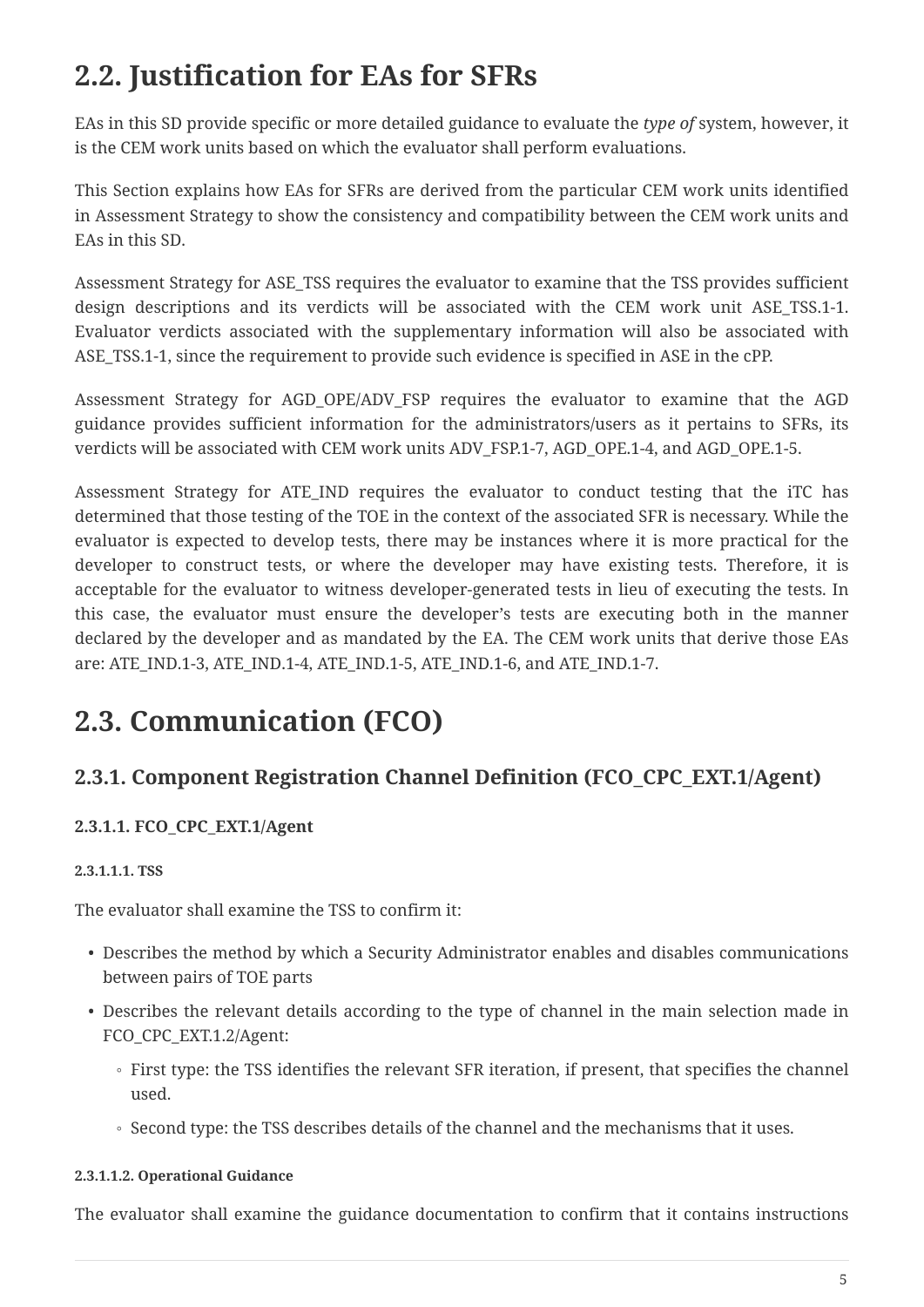for enabling and disabling communications with any individual parts of the TOE. The evaluator shall confirm that the method of disabling is such that all other TOE parts can be prevented from communicating with the part that is being removed from the TOE (preventing the remaining parts from either attempting to initiate communications to the disabled part, or from responding to communications from the disabled part).

The evaluator shall examine the guidance documentation to confirm that it includes recovery instructions should a connection be unintentionally broken during the registration process.

If the TOE uses a registration channel for registering components to the TOE (i.e. where the ST author uses the FPT ITT.1/Agent in the selection for FCO CPC EXT.1.2/Agent) then the evaluator shall examine the Preparative Procedures to confirm that they:

- describe the security characteristics of the registration channel (e.g. the protocol, keys and authentication data on which it is based).
- identify any dependencies between the configuration of the registration channel and the security of the subsequent intra-TOE communications (e.g. where AES-256 intra-TOE communications depend on transmitting 256 bit keys between TOE parts and therefore rely on the registration channel being configured to use an equivalent key length).
- identify any aspects of the channel can be modified by the operational environment in order to improve the channel security and shall describe how this modification can be achieved (e.g. generating a new key pair, or replacing a default public key certificate).

As background for the examination of the registration channel description, it is noted that the requirements above are intended to ensure that administrators can make an accurate judgement of any risks that arise from the default registration process. Examples would be the use of self-signed certificates (i.e. certificates that are not chained to an external or local Certification Authority, manufacturer-issued certificates (where control over aspects such as revocation, or which devices are issued with recognised certificates, is outside the control of the operational environment), use of generic/non-unique keys (e.g. where the same key is present on more than one instance of a device), or well-known keys (i.e. where the confidentiality of the keys is not intended to be strongly protected – note that this does not imply there is a positive action or intention to publicise the keys).

#### <span id="page-5-0"></span>**2.3.1.1.3. Test**

The evaluator shall carry out the following tests:

- Test 1.1: The evaluator shall confirm that an Agent application that is not currently a member of the TOE cannot communicate with any part of the TOE until the non-member entity is enabled by a Security Administrator for each of the non-equivalent TOE parts with which it is required to communicate.
- Test 1.2: The evaluator shall confirm that after enablement, an Agent application can communicate only with the part that it has been enabled for. This includes testing that the enabled communication is successful for the enabled pair, and that communication remains unsuccessful with any other part for which communication has not been explicitly enabled.

Some TOEs may set up the registration channel before the enablement step is carried out, but in such a case the channel must not allow communications until after the enablement step has been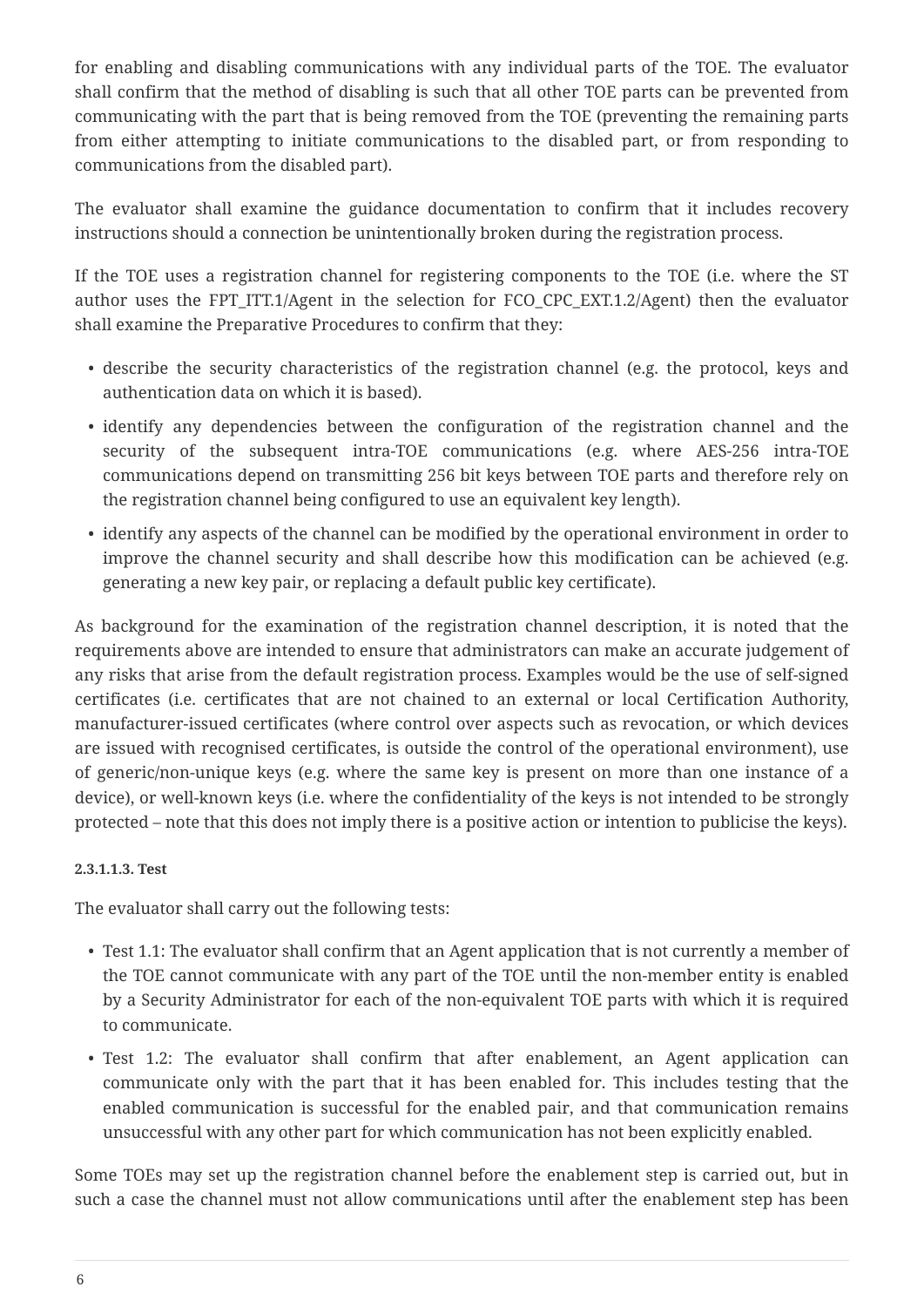completed.

The evaluator shall repeat Tests 1.1 and 1.2 for each different type of enablement process that can be used in the TOE.

- Test 2: The evaluator shall separately disable each TOE part in turn and ensure that the other TOE parts cannot then communicate with the disabled part, whether by attempting to initiate communications with the disabled part or by responding to communication attempts from the disabled part.
- Test 3: The evaluator shall carry out the following tests according to those that apply to the values of the selection made in the ST for FCO\_CPC\_EXT.1.2/Agent.
	- If the ST uses the first type of communication channel in the selection in FCO CPC EXT.1.2/Agent then the evaluator tests the channel via the Evaluation Activities for FPT\_ITT.1/Agent.
	- If the ST uses the 'no channel' selection, then no test is required.
- Test 4 [conditional]: If *A channel that meets the secure channel requirements in FPT\_ITT.1* is selected in FCO\_CPC\_EXT.1.2/Agent, the evaluator shall perform one of the following tests, according to the TOE characteristics identified in its TSS and operational guidance:
	- If the registration channel is not subsequently used for communication between TOE parts, then the evaluator shall confirm that the registration channel can no longer be used after the registration process has completed, by attempting to use the channel to communicate with each of the endpoints after registration has completed.
	- If the registration channel is subsequently used for communication between TOE parts then the evaluator shall confirm that any aspects identified in the operational guidance as necessary to meet the requirements for a steady-state inter-part channel (as in FPT\_ITT.1) can indeed be carried out (e.g. there might be a requirement to replace the default key pair and/or public key certificate).

## <span id="page-6-0"></span>**2.4. Protection of the TSF (FPT)**

## <span id="page-6-1"></span>**2.4.1. Basic internal TSF data transfer protection (FPT\_ITT.1/Agent)**

### <span id="page-6-2"></span>**2.4.1.1. FPT\_ITT.1.1/Agent**

### <span id="page-6-3"></span>**2.4.1.1.1. TSS**

The evaluator shall examine the TSS to determine that, for all communications between parts of the TOE, each communications mechanism is identified in terms of the allowed protocols for that IT entity. The evaluator shall also confirm that all protocols listed in the TSS for these communications are specified and included in the requirements in the ST.

### <span id="page-6-4"></span>**2.4.1.1.2. Operational Guidance**

The evaluator shall confirm that the guidance documentation contains instructions for establishing the relevant allowed communication channels and protocols between each pair of authorized TOE parts, and that it contains recovery instructions should a connection be unintentionally broken.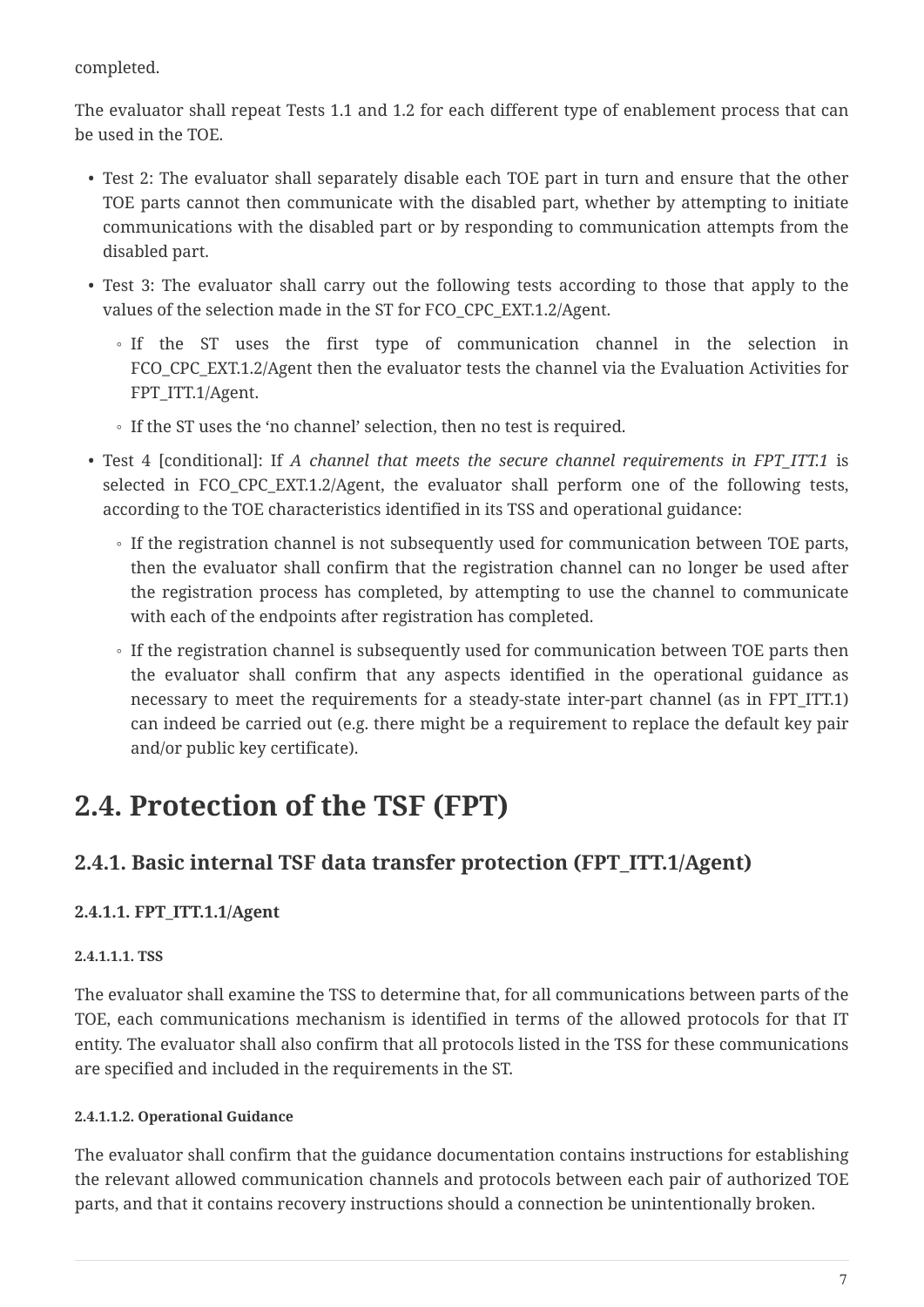#### <span id="page-7-0"></span>**2.4.1.1.3. Test**

The evaluator shall perform the following tests:

- Test 1: The evaluator shall ensure that communications using each protocol between each pair of authorized TOE parts is tested during the course of the evaluation, setting up the connections as described in the guidance documentation and ensuring that communication is successful.
- Test 2: The evaluator shall ensure, for each communication channel with an authorized IT entity, the channel data is not sent in plaintext.
- Test 3: The evaluator shall, for each protocol associated with each authorized IT entity tested during test a), the connection is physically interrupted. The evaluator shall ensure that when physical connectivity is restored, communications are appropriately protected.

Further assurance activities are associated with the specific protocols.

# <span id="page-7-1"></span>**3. Evaluation Activities for Selection-Based Requirements**

# <span id="page-7-2"></span>**3.1. Identification and Authentication (FIA)**

## <span id="page-7-3"></span>**3.1.1. Authentication using X.509 certificates (FIA\_X509\_EXT/Agent)**

## <span id="page-7-4"></span>**3.1.1.1. FIA\_X509\_EXT.1/ITT/Agent**

### <span id="page-7-5"></span>**3.1.1.1.1. TSS**

The evaluator shall ensure the TSS describes where the check of validity of the certificates takes place, and that the TSS identifies any of the rules for extendedKeyUsage fields (in FIA X509 EXT.1.1/ITT/Agent) that are not supported by the TOE or Platform (i.e. where the ST is therefore claiming that they are trivially satisfied). If selected, the TSS shall describe how certificate revocation checking is performed. It is not sufficient to verify the status of a X.509 certificate only when it's loaded onto the TOE or Platform

### <span id="page-7-6"></span>**3.1.1.1.2. Operational Guidance**

No activities specified

### <span id="page-7-7"></span>**3.1.1.1.3. Test**

The evaluator shall demonstrate that checking the validity of a certificate is performed when a certificate is used in an authentication step. It is not sufficient to verify the status of a X.509 certificate only when it is loaded onto the TOE or Platform. The evaluator shall perform the following tests:

• Test 1a: The evaluator shall load a valid chain of certificates (terminating in a trusted CA certificate) as needed to validate the certificate to be used in the function, and shall use this chain to demonstrate that the function succeeds.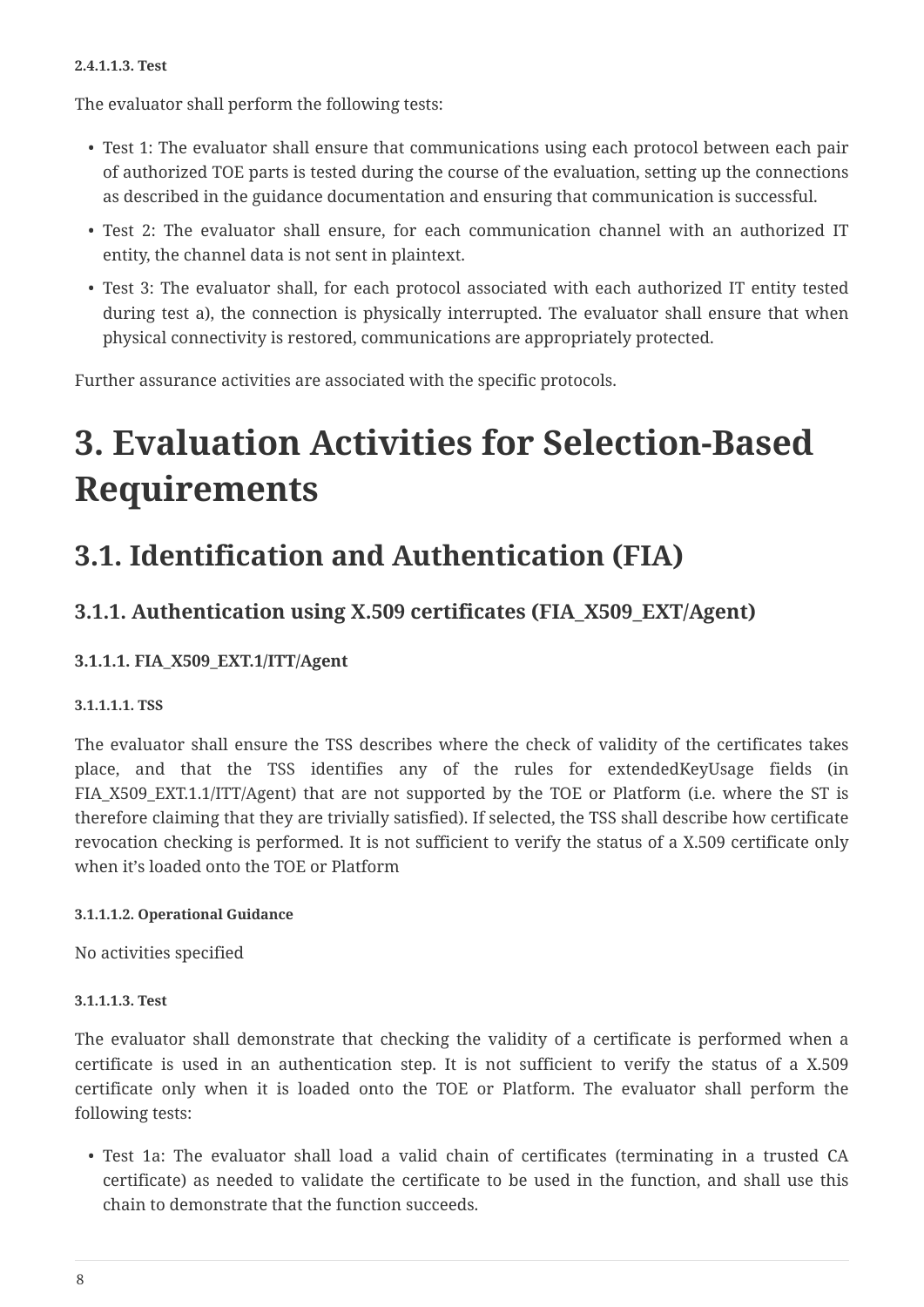- Test 1b: The evaluator shall then delete one of the certificates in the chain (i.e. the root CA certificate or other intermediate certificate, but not the end-entity certificate), and show that the function fails.
- Test 2: The evaluator shall demonstrate that validating an expired certificate results in the function failing.
- Test 3: (conditional) The evaluator shall test that the TOE or Platform can properly handle revoked certificates if CRL or OCSP is selected; if both are selected, then a test shall be performed for each method. The evaluator shall test revocation of the TOE certificate and revocation of the TOE intermediate CA certificate i.e. the intermediate CA certificate should be revoked by the root CA. The evaluator shall ensure that a valid certificate is used, and that the validation function succeeds. The evaluator then attempts the test with a certificate that has been revoked (for each method chosen in the selection) to ensure when the certificate is no longer valid that the validation function fails. No testing is required if no revocation method is selected.
- Test 4: (conditional) If OCSP is selected, the evaluator shall configure the OCSP server or use a man-in-the-middle tool to present a certificate that does not have the OCSP signing purpose and verify that validation of the OCSP response fails. If CRL is selected, the evaluator shall configure the CA to sign a CRL with a certificate that does not have the cRLsign key usage bit set, and verify that validation of the CRL fails.
- Test 5: The evaluator shall modify any byte in the first eight bytes of the certificate and demonstrate that the certificate fails to validate. (The certificate will fail to parse correctly.)
- Test 6: The evaluator shall modify any byte in the last byte of the certificate and demonstrate that the certificate fails to validate. (The signature on the certificate will not validate.)
- Test 7: The evaluator shall modify any byte in the public key of the certificate and demonstrate that the certificate fails to validate. (The hash of the certificate will not validate.)

### <span id="page-8-0"></span>**3.1.1.2. FIA\_X509\_EXT.1.2/ITT/Agent**

### <span id="page-8-1"></span>**3.1.1.2.1. TSS**

No activities specified.

#### <span id="page-8-2"></span>**3.1.1.2.2. Operational Guidance**

No activities specified.

#### <span id="page-8-3"></span>**3.1.1.2.3. Test**

The evaluator shall perform the following tests. The tests described must be performed in conjunction with the other certificate services assurance activities, including the functions in FIA X509 EXT.1.1/ITT/Agent. The tests for the extendedKeyUsage rules are performed in conjunction with the uses that require those rules. Where the TSS identifies any of the rules for extendedKeyUsage fields (in FIA\_X509\_EXT.1.1) that are not supported by the TOE or Platform (i.e. where the ST is therefore claiming that they are trivially satisfied) then the associated extendedKeyUsage rule testing may be omitted.

The evaluator shall create a chain of at least two certificates: the node certificate to be tested, and